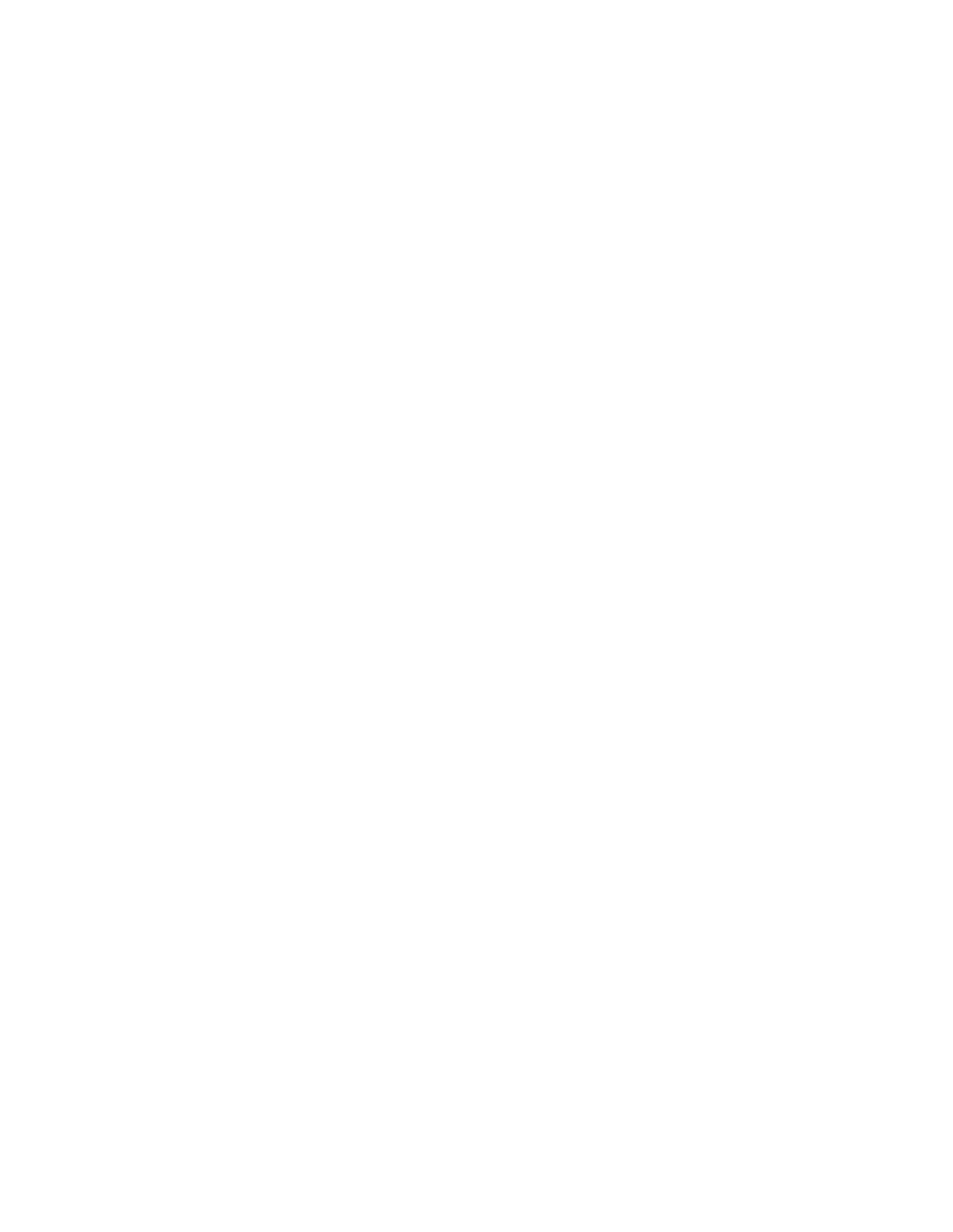## **SECTION 15105 PLUG VALVES**

#### <span id="page-2-1"></span><span id="page-2-0"></span>**PART 1 GENERAL**

#### **1.01 REQUIREMENT**

Under this specification, the Contractor shall be required to furnish, deliver, and unload within the time specified in the Special Conditions, the plug valves as specified on the bidding sheets and hereinafter described in these specifications.

#### <span id="page-2-2"></span>**1.02 VALVE MANUFACTURER**

The name of the manufacturer of the valves to be furnished by the bidder shall be stated on the bidding sheets.

Inasmuch as valves require an in-service review over an extended period of time for evaluation by the District for acceptance, it is necessary that proposed valves other than those specified must be submitted for evaluation well in advance of the bid opening, for acceptance prior to the award of the contract. Generally, the 35-day period following issuance of the Acceptance of Proposal will not result in approval of alternate valves.

## <span id="page-2-3"></span>**1.03 GUARANTEE**

The Contractor shall guarantee all materials and workmanship of items furnished under these specifications shall be free from defects for a period of one (1) year after final completion and acceptance of the entire contract work. The Contractor shall, at his own expense, repair or replace all defective materials or workmanship supplied by him found to be deficient with respect to any provisions of this Specification.

## <span id="page-2-5"></span><span id="page-2-4"></span>**PART 2 PRODUCTS**

## **2.01 ECCENTRIC PLUG VALVES**

Valves shall be of the non-lubricated eccentric type with semi-steel bodies, resilient faced plugs and ends as shown. The port area shall be cylindrical/rectangular and100% of the standard pipe area. Valves shall be operated by lever or gear operator unless otherwise shown. Flanged valves shall conform to the 125-lb standard unless otherwise shown. Valves 6-inch and larger, and all submerged valves, shall be equipped with gear operators, lubricated and sealed to prevent entry of dirt and water into the operator. All shaft bearings shall be furnished with permanently-lubricated bearing surfaces. The operator shall clearly indicate valve position. Valves 4-inch and larger shall be epoxy-coated in the water passages. Valves and operators shall be as manufactured by DeZurik Corporation or approved equal.